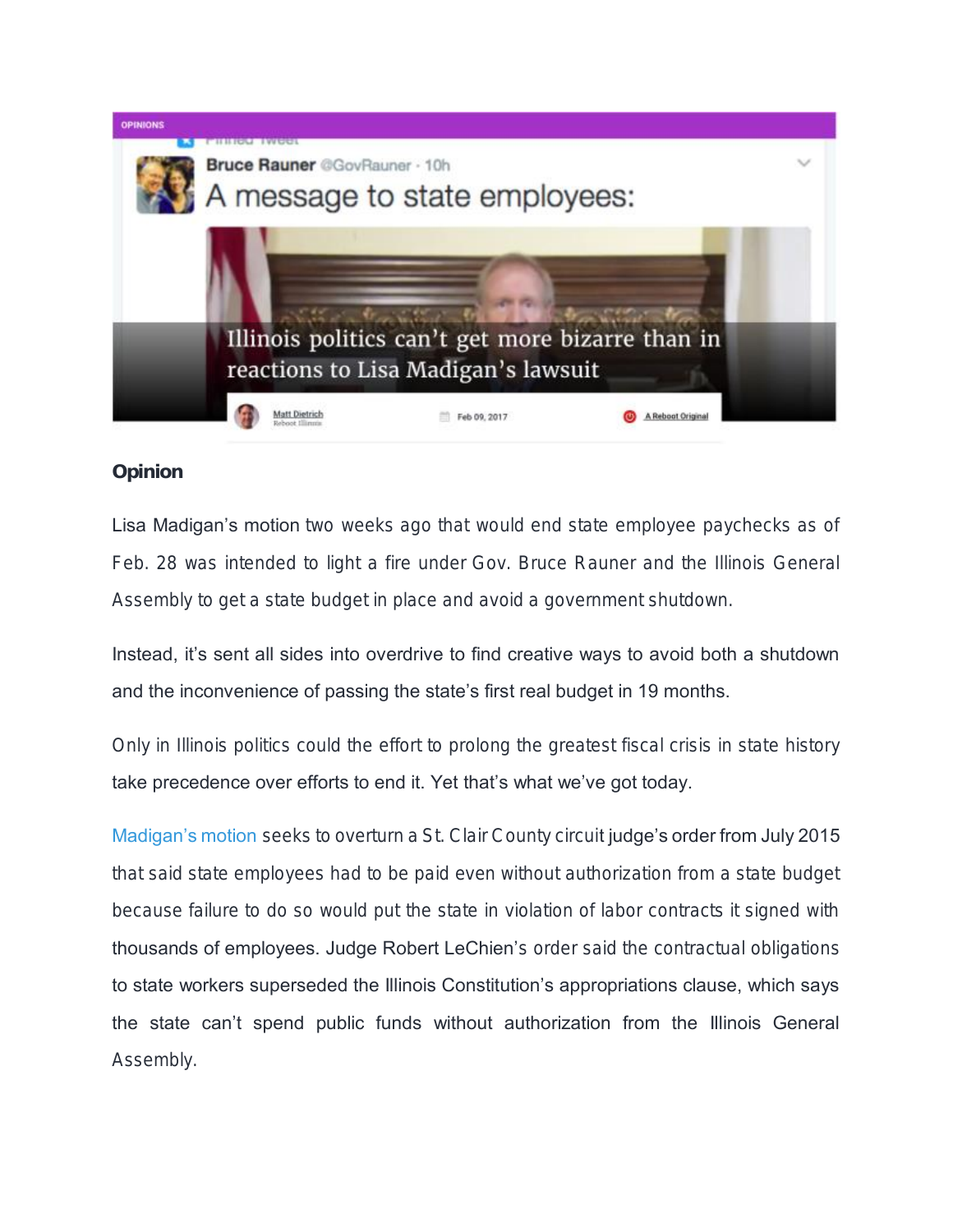For decades, the threat of a government shutdown has been sufficient motivation for even the most bitterly divided governors and legislatures to get a budget signed into law before state offices closed and disaster struck. LeChien's order relieved Rauner and his Democratic rivals from that threat.

Competing bills in the Illinois House seek to either make state employee pay exempt from the Illinois Constitution's appropriations clause permanently or at least until the end of the current fiscal year on June 30. In a video message posted to Twitter Thursday, Rauner advocated a [Republican-sponsored bill](http://www.ilga.gov/legislation/fulltext.asp?DocName=10000HB2803&GA=100&SessionId=91&DocTypeId=HB&LegID=104188&DocNum=2803&GAID=14&Session=) in the Illinois House that would make state employee paychecks a continuing appropriation, exempt from the constitution's budge clause. Lawmakers already enjoy this exemption.



"There's only one solution that makes sense: give state employees the same rights as the Speaker, rank-and-file legislators and the Attorney General herself. Give state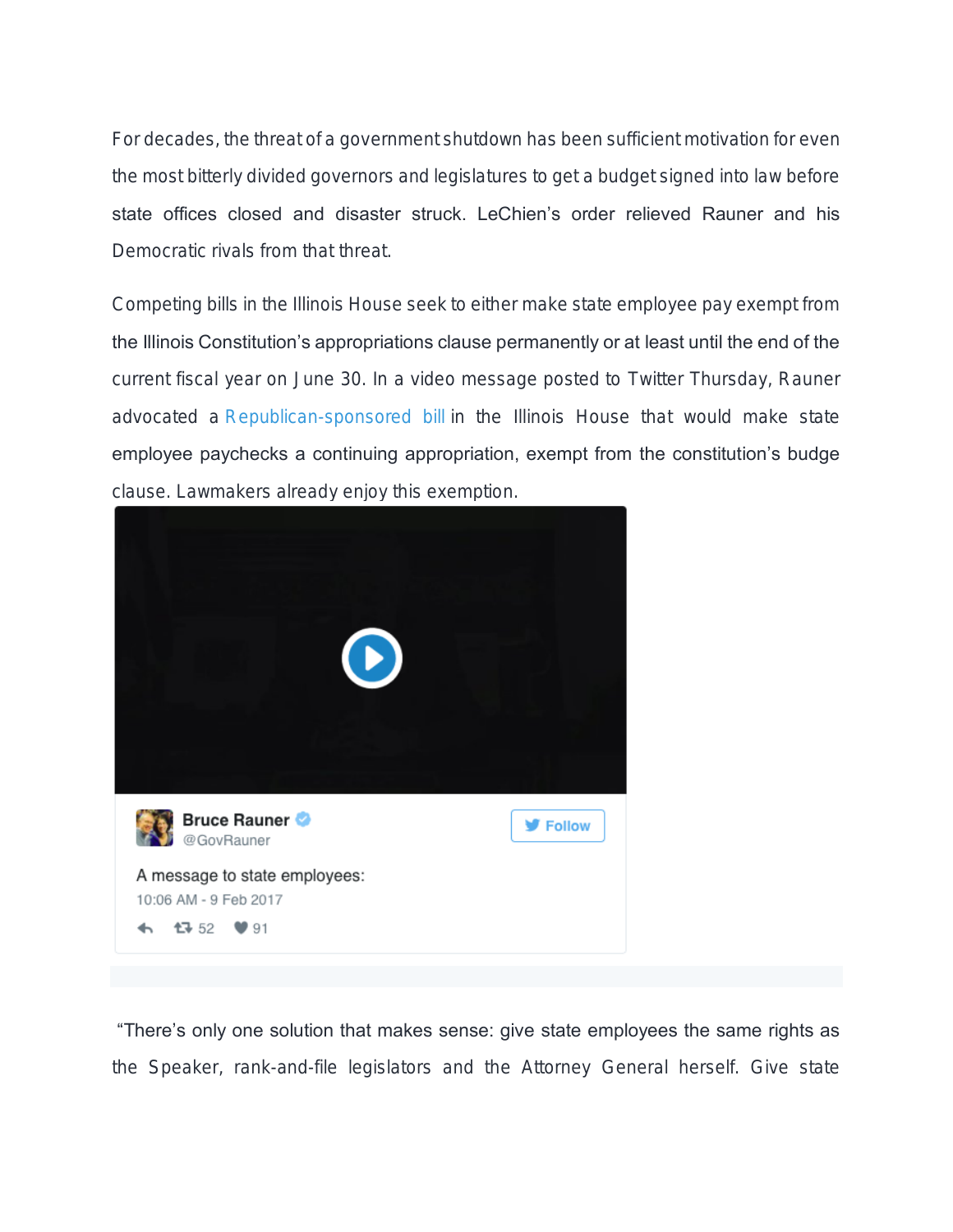employees permanent, continuing appropriation for their pay just like legislators gave themselves," Rauner says in the video.

Actually, the solution that makes more sense is passing a true budget. Rauner never mentions that in his Twitter message.

Rauner portrays a Democrat-sponsored bill in the House to extend state worker pay through June 30 as a political ploy by House Speaker Michael Madigan to shut down government.

"Speaker Madigan will try to sell his June 30th government shut down proposal as a solution in case his daughter wins in court. But don't be fooled," Rauner says. "It's not a solution — it's a crisis showdown set for June 30th when the Speaker will use the leverage of a forced shut down to finally get the massive tax hike he recommended in December 2015."

Unfortunately for human services providers who also held contracts with the state, LeChien's order pertained only to the contracts of state employees. Thus we've seen countless agencies that provide services for the sick, elderly and disabled cut back on programming, lay off staff and, in some cases, shut down.

That would be remedied under a [new lawsuit by 37 human services providers](https://rebootillinois.com/wp-content/uploads/2017/02/Human-Services-lawsuit-2-9-2017.pdf) that seeks to compel the state to honor its contracts with them. It says the stopgap spending plan adopted last June in lieu of a balanced budget violated the state constitution's prohibition on passing any "law impairing the obligation of contracts."

The suit, filed by the Pay Now Illinois coalition of service providers, says the state "has unlawfully reduced or capped the liability of the State to plaintiffs on the contracts for services in fiscal year 2017—contracts that had been agreed to in writing or orally before (the stopgap plan) was adopted on June 30, 2016."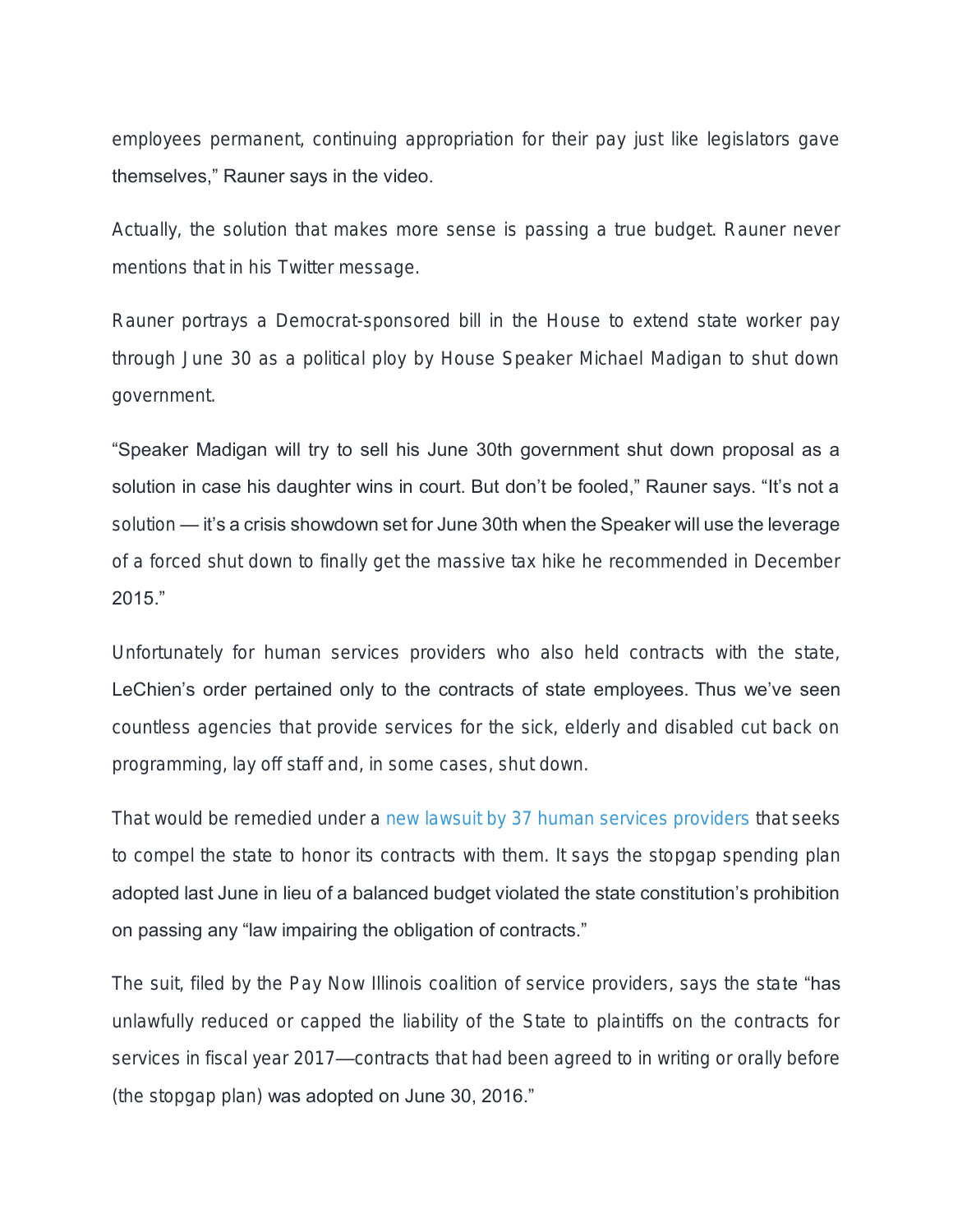**"Precedent has** been set with the ruling in St. Clair County that required state workers be paid; we feel our constitutional claims are as strong, or possibly stronger," Pay Now Illinois Chair Andrea Durbin said. "We are hoping for the same success so that we can get paid what is owed us, and we can be certain of getting paid in the future. After all, why should state workers be paid, but not state contractors? The state must provide assurance that it is a responsible business partner."

Pay Now Illinois says its case is stronger than that of the original AFSCME lawsuit from 2015 that is being contested by the attorney general.

"Our suit is based on contracts, and addresses specific issues related to those contracts, for example, such as our access to the remedy prescribed by state law (the Court of Claims), is blocked because the Court of Claims requires prior appropriation. We believe that our suit differs in significant ways, and actually gives us an even stronger legal justification to be paid," said Andrea Durbin, chairwoman of Pay Illinois Now and CEO of Illinois Collaboration on Youth, one of the plaintiffs.

This is Pay Now Illinois' second suit against the state seeking payment on overdue bills. The first, filed in May 2016, is now on appeal before the Appellate Court of the First District of Illinois.

A victory for Madigan in the AFSCME case would mean state government reverts to the tried-and-true method of following the state constitution and authorizing spending via a balanced state budget.

Rauner is doing his best to portray Lisa Madigan's action as an effort to shut down Illinois government and hand a victory to her father. But the option Rauner now endorses — making all state pay to employees automatic, without oversight from our